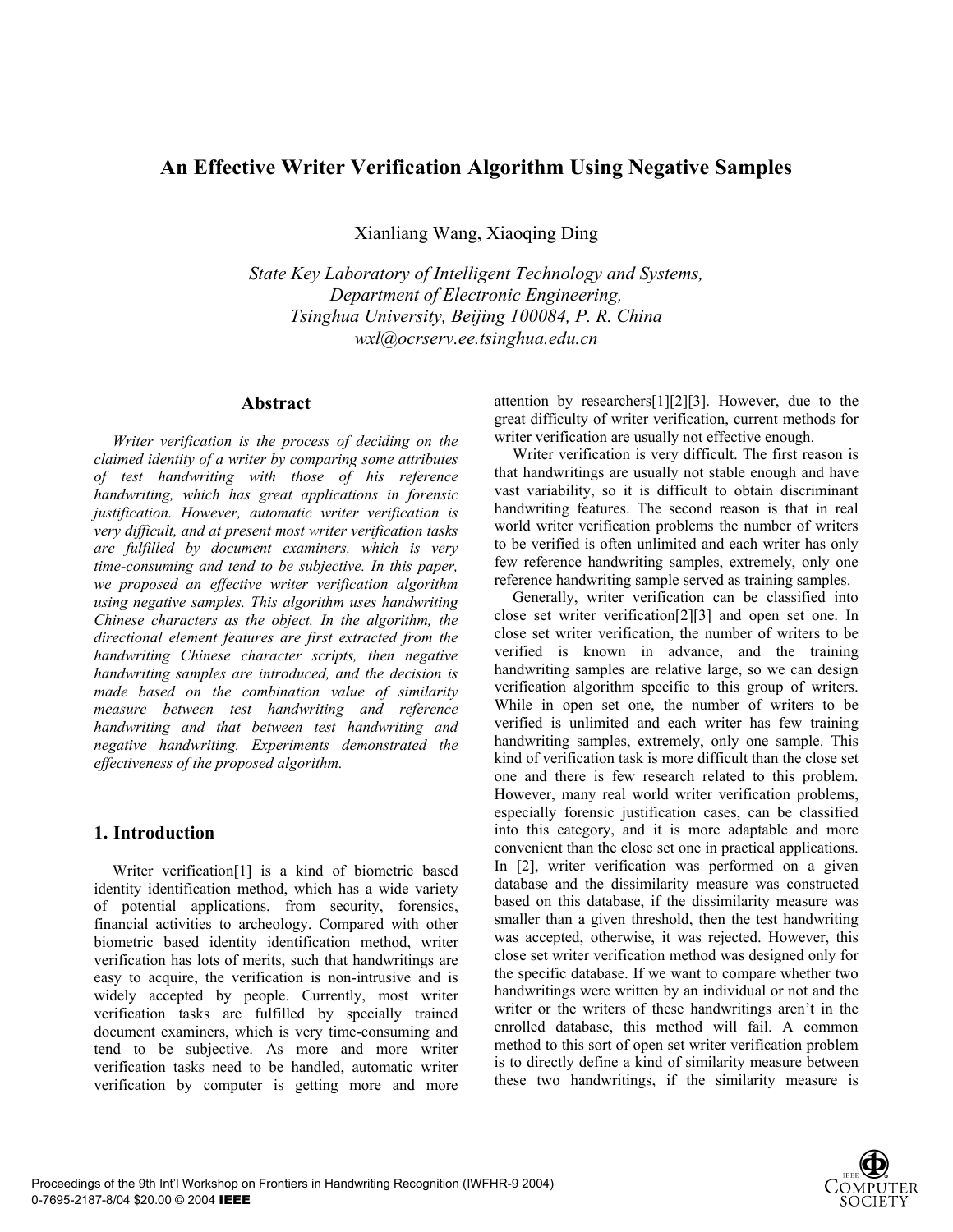smaller than a predefined threshold, these two handwritings are regarded as written by one individual. However, this similarity measure based method only considered the influence of the client's reference handwriting and didn't take negative handwritings into account. In fact, according to Bayesian theory, it is necessary to consider the influence of the negative handwriting samples, which are defined as samples written by other individuals.

In this paper, we proposed an open set writer verification algorithm using negative samples. First, directional element features (DEFs) are extracted from the handwriting characters, and then we point out the drawback of the similarity measure based method and deduce our writer verification algorithm from Bayesian theory. In the algorithm, both the similarity measure between the test handwriting and the reference one and that between the test handwriting and the negative one are calculated, and they are combined to make a joint decision.

The paper is organized as follows. In Sec. [2,](#page-1-0) DEFs extraction is briefly introduced. In Sec. [3,](#page-1-1) the conventional similarity measure based method is introduced and its disadvantages are identified. While in Sec. [4,](#page-1-2) we first explain why it is necessary to introduce negative handwriting samples, and then introduce our open set writer verification algorithm in Sec. [4.2.](#page-2-0) Sec. [5](#page-2-1)  gives the construction of negative handwriting character samples. The experimental results based on a single character and on the combination of several characters are first given in Sec. [6.1](#page-2-2) & [6.2,](#page-3-0) respectively. Then the verification results on some real cases provided by the Second Research Institute of Police in China (SRIPC) are given in Sec. [6.3.](#page-4-3) Conclusions are drawn in Sec. [7.](#page-4-4)

## <span id="page-1-0"></span>**2. DEFs extraction**

The first problem of writer verification is to choose a set of effective discriminant handwriting features. In our algorithm, we use DEF[s\[4\]](#page-4-5)[\[5\]](#page-4-6)[\[6\]](#page-4-7) that have been proved very effective for writer identificatio[n\[6\]](#page-4-7) as our handwriting features. Different from DEFs extraction in character recognition, where characters are first normalized by nonlinear normalization method in order to alleviate the writing style changes, we use gravity-center linear normalization method in order to keep the different writing styles of different writers. After normalization, contour extraction is done. Then each contour pixel is assigned a 4-dimensional vector to measure four types of directional element attribute (horizontal, vertical, and two diagonal, which is very similar to the stroke styles of Chinese characters) according to its neighboring contours. Divide the script into  $N_1 \times N_1$  sub-blocks, count up the contour pixels which have the same type of directional

element attribute in each block and these sums constitute the 4-dimension vector of this sub-block. We then divide the script into  $N_2 \times N_2$  sub-areas, each sub-area contains several sub-blocks, and the DEFs are extracted from these sub-areas. More details can be found in [\[6\].](#page-4-7)

## <span id="page-1-1"></span>**3. Similarity measure based writer verification method and its drawbacks**

Assume *X* is the test handwriting feature vector, *C* the claimed writer's reference handwriting feature vector,  $D(X, C)$  the similarity measure between two feature vectors. The writer verification algorithm can be expressed as follows:

if  $D(X, C) < t$ , then accept X

( , ) , then reject *D t* > *X C X*

where *t* is the threshold. Although it is very simple and very straightforward, it has the following drawbacks. Firstly, the threshold *t* is determined by subjective experience, can't be adapted to different situations. Secondly, it doesn't consider the influence of negative handwriting samples. In fact, the decision boundary is determined not only by claimed writer's reference samples but also by negative samples. It is apparent not suitable to use just the similarity measure between the test sample and the reference samples to make such a decision.

## <span id="page-1-2"></span>**4. Writer verification using negative samples**

## <span id="page-1-3"></span>**4.1. Necessity of using negative samples**

Let  $\Omega$  be the writer of the reference sample's feature

vector *C*,  $l(X) = \frac{p(X | \Omega_0)}{P}$  $(X|Q)$ *c*  $l(X) = \frac{p}{x}$ *p*  $X) = \frac{p(X | Q_{c})}{p(X | \overline{Q})}$ *X* likelihood ratio, according

to Bayesian decision rul[e\[7\],](#page-4-8)

if 
$$
l(X) > \frac{p(\overline{\Omega})}{p(\Omega)}
$$
, then  $X \in \Omega$ .  

$$
l(X) < \frac{p(\overline{\Omega})}{p(\Omega)}
$$
, then  $X \in \overline{\Omega}$ .

where  $\overline{Q}_c$  denotes other writers. Although the rule is the optimal decision making method and can obtain the minimum classification error rate in principle, it needs to estimate class conditional probability density function (cPDF). As there are only few reference samples in open set writer verification problem, and the form of the cPDF often can't be determined in advance, the rule is of little practical usage. An alternative method is to define a kind

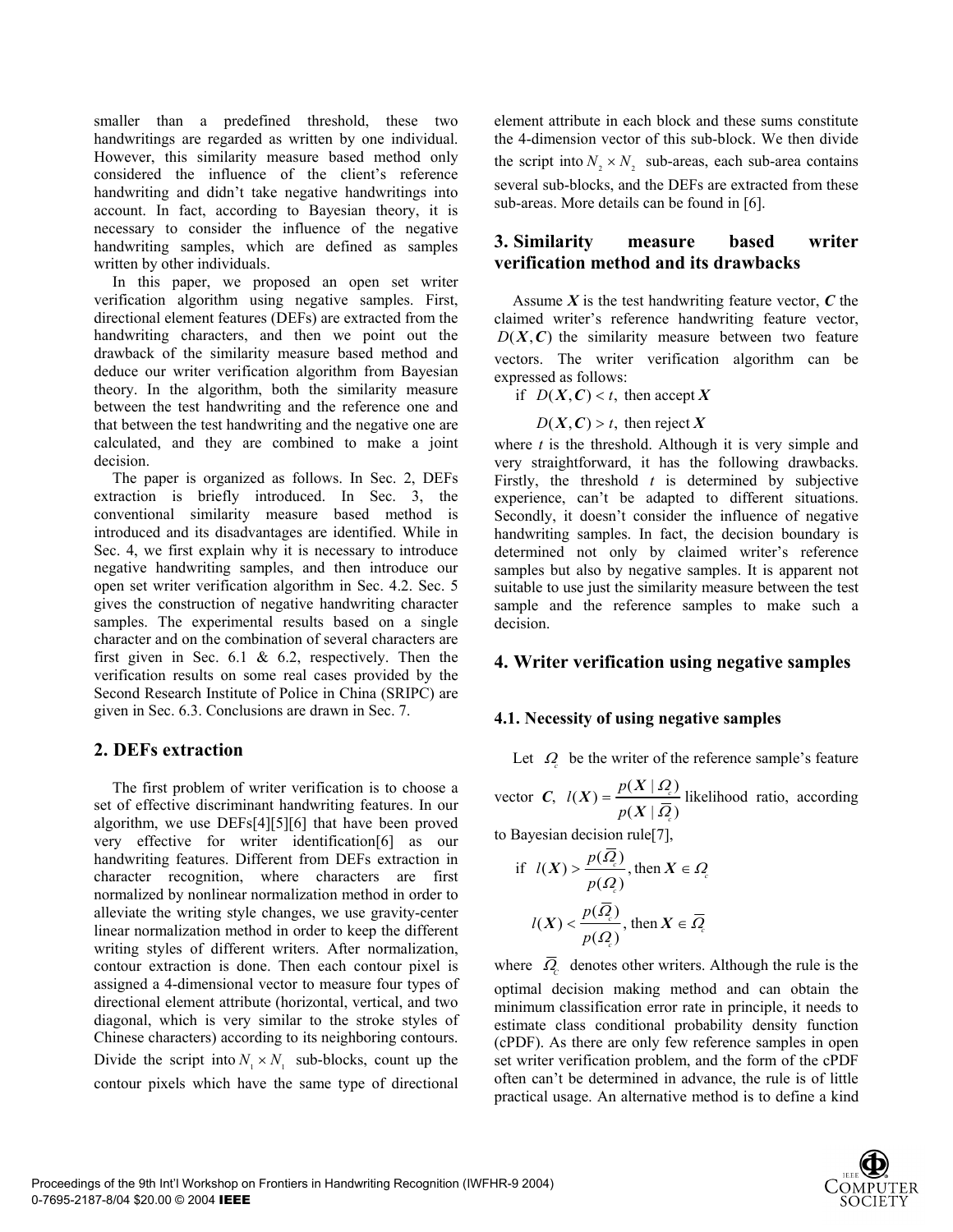of discriminant function  $h(X, \theta)$  based on some assumptions. The parameters  $\theta$  of the discriminant function can be determined by reference samples. So the decision rule based on disciminant function is as follows:

if 
$$
h(X, \theta_{\underline{\alpha}}) < h(X, \theta_{\overline{\underline{\alpha}}})
$$
, then  $X \in \Omega_c$   
\n $h(X, \theta_{\underline{\alpha}}) > h(X, \theta_{\overline{\underline{\alpha}}})$ , then  $X \in \overline{\Omega}_c$ .  
\nOr equivalently, let  $f(X) = \frac{h(X, \theta_{\underline{\alpha}})}{h(X, \theta_{\overline{\underline{\alpha}}})}$ , then

if 
$$
f(X) < 1
$$
, then  $X \in \Omega$ 

$$
f(X) > 1
$$
, then  $X \in \overline{\Omega}_c$ .

where  $\theta_{q}$ ,  $\theta_{\overline{q}}$  denote the parameters of discriminant

function of  $\Omega$  and  $\overline{Q}$ , respectively.

From above discussion, it is easy to know that in order to verify a test handwriting, it is necessary to combine both the value of the claimed writer's discriminant function and that of other writers' discriminant function. This is the reason that we should introduce negative samples.

#### <span id="page-2-0"></span>**4.2. The verification algorithm**

According to different assumption of the probability distribution of the claimed writer's handwriting and that of negative handwriting, the discriminant function can have different forms. The number of training samples also influences the form of discriminant function. In this paper,

we select  $h(X, \theta_{Q_{\epsilon}}) = ||X - C||^2$  as Euclidean distance measure due to limited reference samples.

From the discussion of Sec. [4.1,](#page-1-3) we propose our verification algorithm as follows:

- a) Construct the negative handwriting samples;
- b) Calculate the similarity measure between test handwriting and the claimed writer's reference handwriting  $DT, DT = h(X, \theta_{Q}) = ||X - \overline{C}||^2$ , where

 $\overline{C}$  is the mean vector of the claimed writer's reference handwriting feature vectors. When there is only one reference sample,  $\overline{C}$  is the reference feature vector;

c) Calculate the similarity measure between test handwriting and negative handwritings *DF*.

Assume there are *m* negative handwriting samples  $F_i (i = 1, 2, \ldots, m)$ , then

$$
DF_i = h(X, \theta_{\overline{a}_c}) = ||X - F_i||
$$

The value *DF* is the combination of these values,

$$
DF = \sum_{i=1}^{m} w_i \cdot DF_i
$$

where  $w_i$  is the weight,  $w_i > 0$ ,  $\sum w_i = 1$ . 1  $0, \sum w_i = 1$ *m*  $i > 0, \sum w_i$ *i*  $w_i > 0, \sum w_i$  $> 0, \sum_{i=1} w_i =$ 

- d) Combine *DT* and *DF* to give a final score *V*,  $V = f(DT, DF)$ , where  $f(x, y)$  is a combination function. We select  $f(x, y) = x / y$ ;
- e) Make decision. If  $V \leq t$ , then accept *X*; else, reject *X*, where *t* is a threshold.

Compared with conventional similarity measure based algorithm, our algorithm introduced negative handwriting samples and the decision threshold is a relative value. Experiments proved it is very effective.

## <span id="page-2-1"></span>**5. Construction of negative handwriting samples**

The most important part of our algorithm is to effectively construct the negative handwriting samples. These samples should be representative enough to contain all kinds of handwriting variations, and shouldn't depend on a specific writer. For these reasons, we use handwriting Chinese character samples collected by our lab as negative samples. These samples were written by many different individuals and contain lots of variations, so they are good representative of negative samples. For each character, there are 1806 samples in total, which is a very large number. We first cluster the 1806 samples into 40 clusters using *K*-means cluster algorithm, and treat the 40 cluster centers as new negative samples.

### **6. Experimental results**

We first give writer verification result based on a single character, then we give the verification result based on the combination of several characters, at last we give the verification result on some real cases provided by SRIPC.

#### <span id="page-2-2"></span>**6.1. Verification result based on single character**

For the experiments, we use two databases to evaluate the effectiveness of the proposed algorithm. One database consists of 20 Chinese characters as scripts, each was written 16 times by 27 people. We call this database LABSet1 [\(Figure 3\)](#page-4-9). The other is composed of 16 repeated writings of a Chinese text with 33 characters written by 25 different individuals. We call this database LABSet2. For each character script of a writer, we randomly select a sample as reference character script, the remaining 15 samples as test handwritings. The samples of the same character written by other individuals are served as negative test handwritings. So there are 405 true verification tests and 11232 negative verification tests for each character in LABSet1, and 375 true verification tests

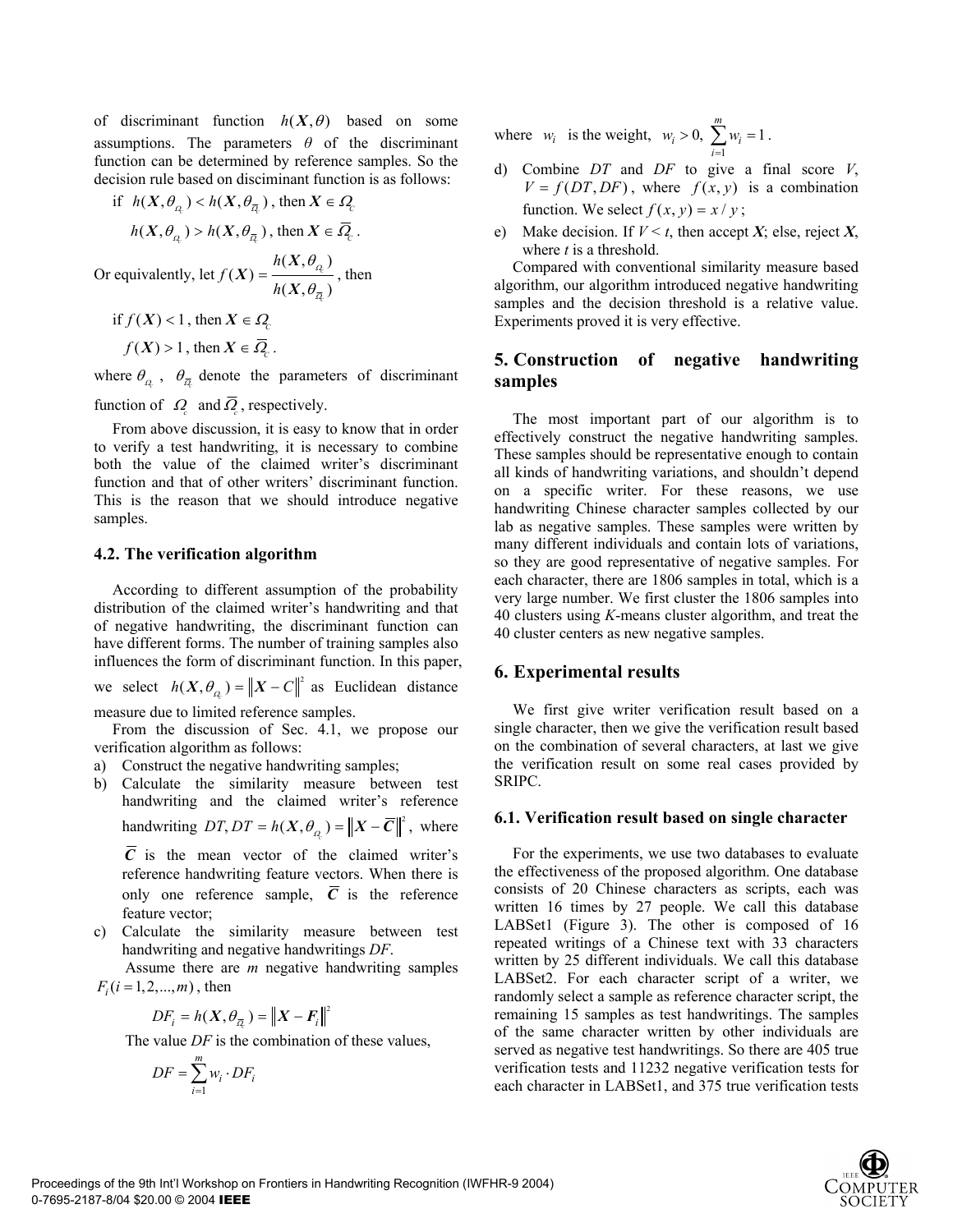and 9600 negative verification tests for each character in LABSet2. First DEFs are extracted, then we use the method described in Sec. [4.2](#page-2-0) to perform writer verification. The threshold is selected when FRR (False Rejection Rate) equals to FAR (False Acceptance Rate).

| Script               | 4     | 的     |       | 无     | 难     | 别     |
|----------------------|-------|-------|-------|-------|-------|-------|
| EER-SM $(\% )$       | 24.40 | 20.00 |       | 25.00 | 17.10 | 19.92 |
| EER-PS $(\%$         | 17.36 | 13.59 |       | 15.90 | 11.55 | 18.96 |
| Script               | 花     | 成     |       | 佃     | 月     | 此     |
| EER-SM $(\% )$       | 18.02 | 20.28 |       | 20.00 | 23.20 | 20.00 |
| EER-PS $(\%$         | 13.91 | 14.57 |       | 19.96 | 17.48 | 17.73 |
| Script               | 夫     | 为     |       | 中     | 有     | 夭     |
| EER-SM $(\%$         | 23.02 | 21.00 |       | 24.00 | 22.00 | 24.10 |
| EER-PS $(\% )$       | 13.97 | 14.27 |       | 22.86 | 19.15 | 17.33 |
| Script               | 不     | 是     |       | 和     | 在     |       |
| $EER-SM(\%)$         | 22.80 | 26.70 |       | 23.72 | 19.80 | 29.60 |
| EER-PS $(\%$         | 16.13 | 16.94 |       | 11.55 | 18.34 | 25.24 |
| Aver. EER-SM $(\% )$ |       |       | 22.23 |       |       |       |
| Aver. $EER-PS(%)$    |       |       | 16.84 |       |       |       |

<span id="page-3-1"></span>Table 1. Writer verification result for LABSet1

Note:

EER-SM: Equal error rate using conventional similarity measure based algorithm

EER-PS: Equal error rate using the proposed algorithm

Aver. EER-SM: average equal error rate for similarity measure based algorithm

Aver. EER-PS: average equal error rate for the proposed algorithm

<span id="page-3-2"></span>Table 2. Writer verification result for LABSet2

| Script         | 把     | 慢     | 坪     | 讲       | 河     |
|----------------|-------|-------|-------|---------|-------|
| $EER-SM(\%)$   | 19.51 | 25.56 | 17.74 | 22.96   | 17.29 |
| EER-PS $(\% )$ | 15.75 | 20.11 | 16.39 | 18.01   | 14.26 |
| Script         | 细     | 妹     | 骆     | 辩       | 莖     |
| $EER-SM(\%)$   | 25.97 | 21.91 | 19.55 | 19.89   | 20.11 |
| $EER-PS(%)$    | 18.66 | 17.96 | 12.92 | 17.71   | 18.04 |
| Script         | 害     | 感     | 禁     | 常       | 粟     |
| EER-SM $(\% )$ | 19.18 | 19.21 | 17.11 | 17.89   | 20.21 |
| $EER-PS(%)$    | 14.95 | 14.41 | 14.54 | 15.22   | 15.61 |
| Script         | 延     | ìх    | 骨     | 适       | 爬     |
| $EER-SM(\%)$   | 21.60 | 24.30 | 20.29 | 19.85   | 16.41 |
| EER-PS $(\%$   | 17.10 | 19.30 | 15.66 | 14.84   | 11.64 |
| Script         | 起     | 座     | 原     | 病       | 屖     |
| $EER-SM(\%)$   | 20.33 | 20.71 | 16.57 | 16.04   | 18.31 |
| $EER-PS(%)$    | 15.54 | 16.72 | 13.02 | 14.59   | 16.08 |
| Script         | 氧     | 虎     | 凤     | 国       | 问     |
| $EER-SM(\%)$   | 16.52 | 22.45 | 20.44 | 18.10   | 20.96 |
| $EER-PS(%)$    | 13.33 | 19.74 | 16.51 | 13.49   | 18.06 |
| Script         | 表     | 首     | 鬼     | Average |       |
| $EER-SM(\%)$   | 22.25 | 23.27 | 15.45 | 19.94   |       |
| $EER-PS(%)$    | 16.83 | 18.06 | 12.54 | 15.99   |       |

Note:

EER-SM: Equal error rate using conventional similarity measure based algorithm

EER-PS: Equal error rate using the proposed algorithm

Average: average equal error rate for the two algorithms The experimental results for LABSet1 and LABSet2 are shown in [Table 1](#page-3-1) and [Table 2,](#page-3-2) respectively. For comparison, we also listed the experimental results using conventional similarity measure based algorithm.

From [Table 1](#page-3-1) and [Table 2,](#page-3-2) we can see that the EER (Equal Error Rate) differs from one character script to another dependent on the structural complexity of the script (For example, the EER of " $\mathbb{R}$ " using the proposed algorithm is 11.55%, while the EER of  $\sqrt[n]{x}$  using the same algorithm is 25.24%). Although different character script has different EER, the EER of the proposed algorithm is much lower than that of conventional similarity measure based algorithm for each character script. The average EER dropped from 22.23% to 16.84% for LABSet1 and from 19.94% to 15.99% for LABSet2. The experiments show that the proposed algorithm is significant better than conventional method.

#### <span id="page-3-0"></span>**6.2. Verification result based on the combination of several characters**

In order to improve the performance of writer verification, we often need to combine several characters to make a joint decision.

The characters from an individual can be written in different time and can be extracted from different handwriting scripts, so they can be viewed as independent of one another. Use similar methods described in [\[8\]](#page-4-10) we can further improve the verification result by combining several characters.

In the experiment, we randomly chose *n* (*n* from 1 to 20) characters to make a joint verification. First sigmoid function  $g(x) = \frac{1}{1 + \exp(ax + b)}$  is used to map each character's score *V* into probability and the parameters are determined by cross-validation ( $a = 0.7734$ ,  $b = -0.06889$ ). Then sum rul[e\[8\]](#page-4-10) is applied to fulfill combination task. We repeat the experiment 10 times and the results below are an average of them.

<span id="page-3-3"></span>

Figure 1. Combination result for LABSet1

[Figure 1](#page-3-3) & [Figure 2](#page-4-11) show the combination results for LABSet1 and LABSet2, respectively. As the number of characters increases, the EER first drops rapidly, then it drops slowly as the number of combined characters exceeds 5. One possible explanation is that the characters